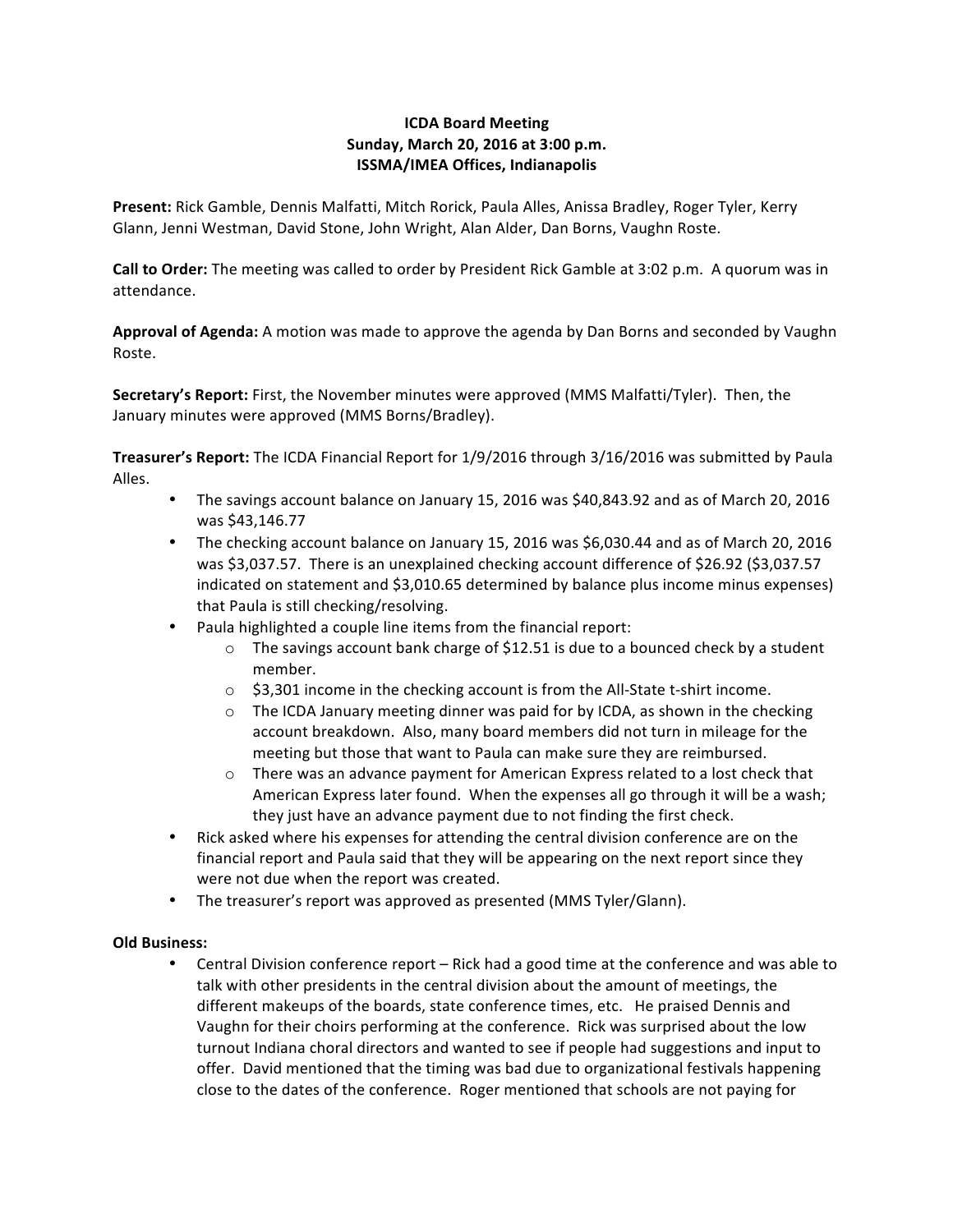continuing education. Rick suggested that boosters can help and Dan mentioned that in his situation it depends on the time of year and the money available from Pepsi. Besides money, Kerry asked if for some people it is a matter of not be given days off for continuing education. Rick's reason for bringing up the low turnout from Indiana was not for reprimanding but to think of ways to encourage directors in the future to attend the conference. While at the central conference, it was also mentioned that the central division and north central division would be combining forces for the next division conference in 2018. Since these two divisions tend to have the least money and attendees for the division conference, putting the two divisions together for the next division conference is a way to combine and magnify resources.

#### **New Business:**

- Summer Conference 2016 Update Dennis informed the board that the interest sessions are in place for the summer conference  $(e.g.$  high school madrigals, choral music in Latvia, etc.) and he knows what the sessions will be for the headliners (e.g. Joe Miller – "Building Sound through Vocalise," "Voicing: Formant Identification and Tuning," etc.; Kenneth Fulton  $-$  "Working With an Orchestra," "Conducting Master Class," etc.). In the past, all participants have sung for the conducting masterclass. However, Ken Fulton has asked for about 15 members in the laboratory choir who will rehearse about 20 minutes before the session. Having a smaller group that has already rehearsed will likely lead to more accurate sight-reading, a better sound, and greater opportunities for participants to watch and learn. While the previous masterclass was geared towards recent graduates from college, this masterclass is for anyone wanting to conduct. For the conference reading sessions, the R&S chairs have 45 minutes to present 10 or less pieces. The deadline for titles to Beth Wind, who handles ordering the music, is May 15. Although the accompanist's receive \$50, it is the responsibility of the R&S chairs to find their accompanist. It is better to not pick too many obscure pieces because they are harder for Beth to order/find for the conference.
- Potential lawsuit for website copyright infringement Rick received an email from a lawyer saying that a copyrighted image had been used on the ICDA website without permission and that \$860 was being requested for the client. After confirming with the current and former webmaster that the image had been used Rick talked with Tim Sharp while at the central division conference and had more contact with the national office. The national office was able to help out and the national ACDA office lawyer was able to settle for \$500. The check was sent and the issue resolved. However, it is a good reminder for the future.
- All-State Choir 2017 Anissa shared an updated quota sheet for All-State Choir that shows a three year average, how many auditioned in each area and the total (e.g. 553 in 2016), and the updated quota for the different areas for next year based on a choir of 250. 250 is a rounded number, meaning that it could be higher or lower depending on if there are ties.

Information was handed out related to the All-State Choir expenses for this year and budget for 2017. The expenses column for this year does not yet reflect expenses from Anton Armstrong and mileage for the accompanist. For the budget, the goal is to break even not make a profit or go over on expenses. The hotel costs were slightly higher this year due to more chaperones; which having more chaperones is a good thing for safety. Also, a hot chocolate bar was added one night, which created some expense, which the kids loved and which kept the students all in one location. Since All-State Choir has made money the last few years and because Z. Randall Stroope had been the summer conference clinician last year and will be the All-State Choir conductor in 2017, he was approached about writing a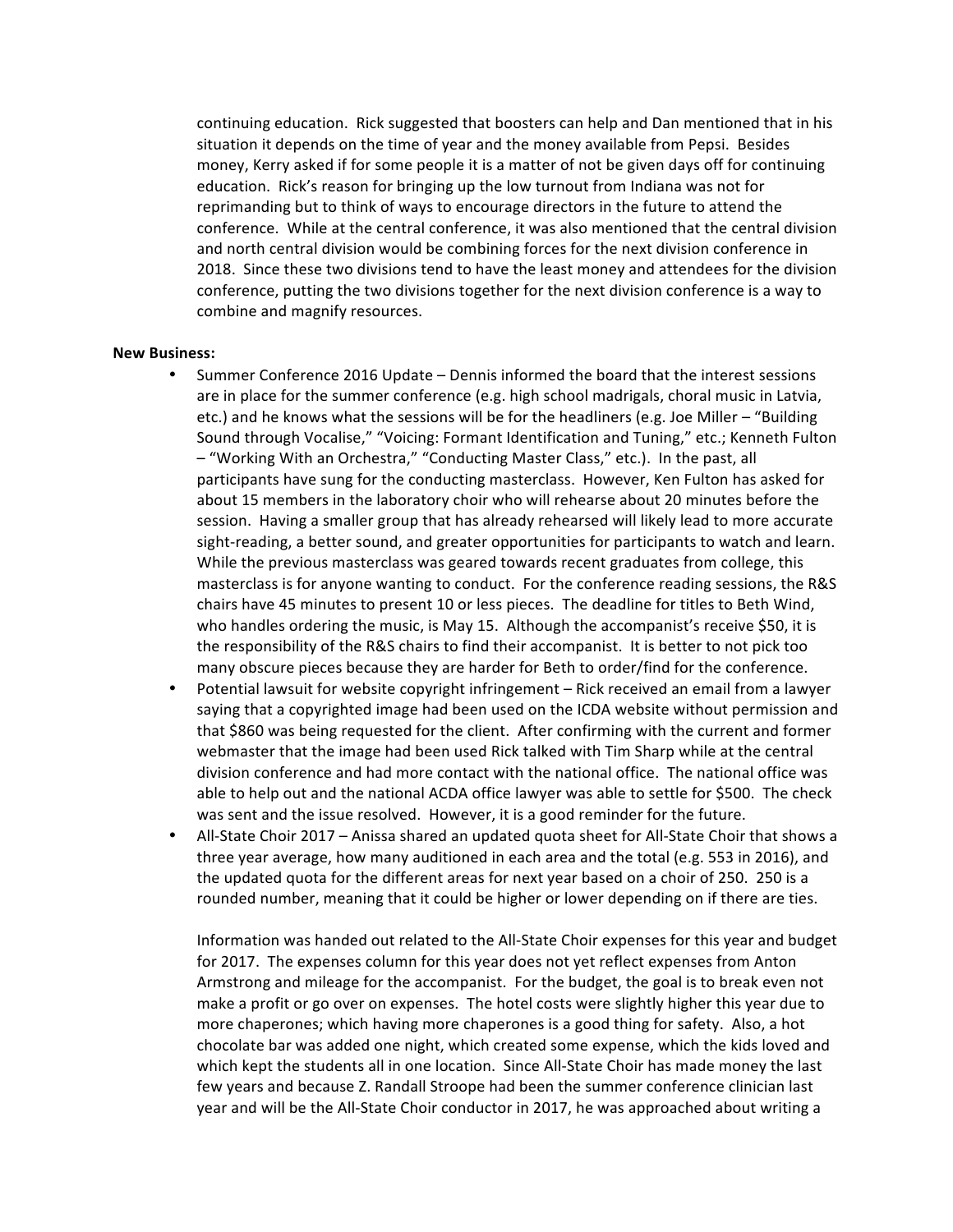piece. Z. Randall Stroope was asked at the summer conference last year and accepted and \$3,000 is being paid for the commissioned piece. Although the commission is a good thing, Rick and Paula mentioned that it would have been ideal to include the commission in the budget. A motion was made to approve the All-State budget (MMS Borns/Stone).

Discussion followed with questions related to the possibility of higher food, hotel, and sheet music costs. If the budget for hotel costs needs to be higher, Jenni asked if maybe the patches/t-shirt costs could be raised to off-set the difference. Anissa mentioned that these had already been raised. David was concerned about music costs and Anissa mentioned that they have guidelines (e.g. using public domain) but the conductor for this past year did not want to use a public domain piece for the audition, which is why the costs were higher. This year, the audition piece is from public domain. Paul indicated that once the budget is approved, All-State should not go over for hot chocolate or extra chaperones. A question was raised as to if ICDA should be paying for chaperone rooms and Anissa said that the rooms have been paid by ICDA the last 10 years she has served as All-State chair. It was brainstormed as to whether to have the chaperones pay, to have them pay if a single room and half if a shared room, etc. At this time it was decided to procced as is, but for the future pursue subsidizing the rooms less. Budget was approved as stands.

Discussion of potential new meeting day  $-$  Rick mentioned that today quite a few people were absent for the meeting and was wondering if we should explore different dates, number of meetings, etc. Sundays are hard for those who work at churches and need to drive long distances while Saturdays can be hard if the same day as organizational for school teachers. We need to have two meetings during the year but we typically have four. Kerry suggested maybe a comprise – fall meeting on a Saturday and spring meeting on Sunday; while Jenni mentioned that the fall Sunday seemed to work pretty well. It was discussed that maybe eliminating the spring meeting would be helpful due to the number of people typically missing but Mitch asked how that would impact the All-State budget, etc. (e.g. summer conference). Having an online meeting was also suggested. At this point, Rick mentioned that we should still have the spring meeting in some form and that we will do some more exploring of the best way.

### **District Representative Reports:**

• Many district representatives unable to attend the meeting with some emailing Rick that there is nothing to report. Roger, from district 6, mentioned that busy with contest.

### **Repertoire and Standards Chairs:**

- College and University Choirs Kerry Glann shared that there will be a choral masterworks at IMEA and Joshua Habermann will be the clinician.
- Ethnic/Multicultural Perspecitives Rick said that John Perkins was unable to attend the meeting due to a choral concert.
- Jazz Choirs Jenni Westman asked if it would be appropriate to talk about something based on All-State jazz and Rick said that would be good.
- Male Choirs David Stone is working on the repertoire lists.
- Music in Worship -John Wright shared that he is directing the Montreat Worship & Music conference this year and is unable to attend the ICDA summer conference due to the dates overlapping. Dennis Malfatti had asked John in the past about ideas for music in worship at the conference and John wanted to mention to the board that he is also looking for ideas